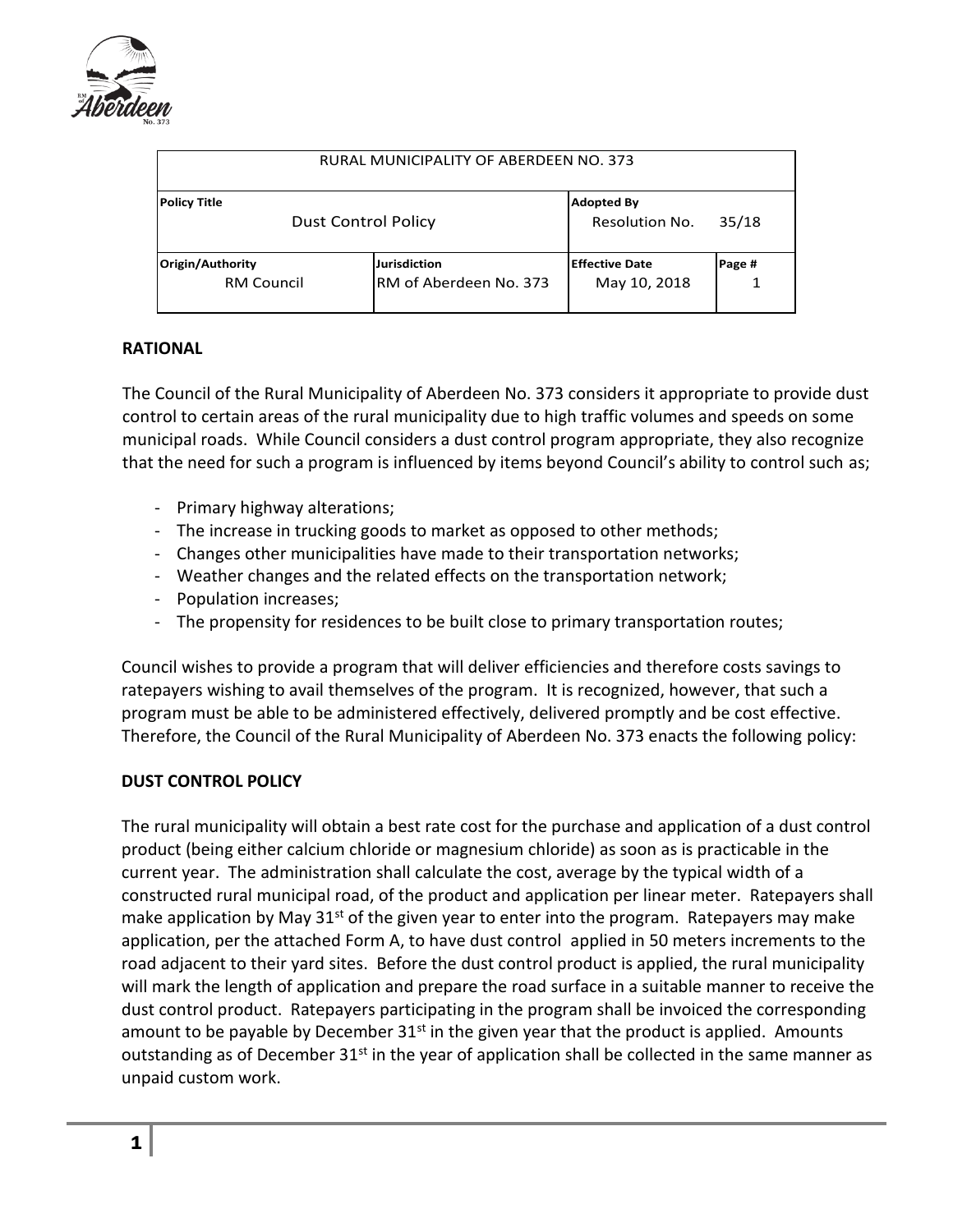

### **Special Provisions:**

- This policy does not apply to areas where the rural municipality already applies dust control of its own accord for whatever reason.
- The rural municipality will only apply dust control when there is enough interest to apply the product in full tanker loads as the cost savings are realized at these volumes.
- Ratepayers not wishing to use the program may still have dust control, of whichever product they wish, applied to the road adjacent to their property of their own accord and the rural municipality will continue to prepare the surface free of charge. Ratepayers utilizing this method must advise the rural municipality within a reasonable time frame.

 It shall be understood by all ratepayers that, while the rural municipality will attempt to refrain from grading road surfaces that have dust controlled applied, public safety and road security shall take precedence and, as such, the rural municipality will maintain roads as deemed necessary. Ratepayers participating in the program shall make application by way of "Form A" attached to this policy.

## **AUTHORITY**

*The Municipalities Act Section 4(b) Resolution No. Passed by*